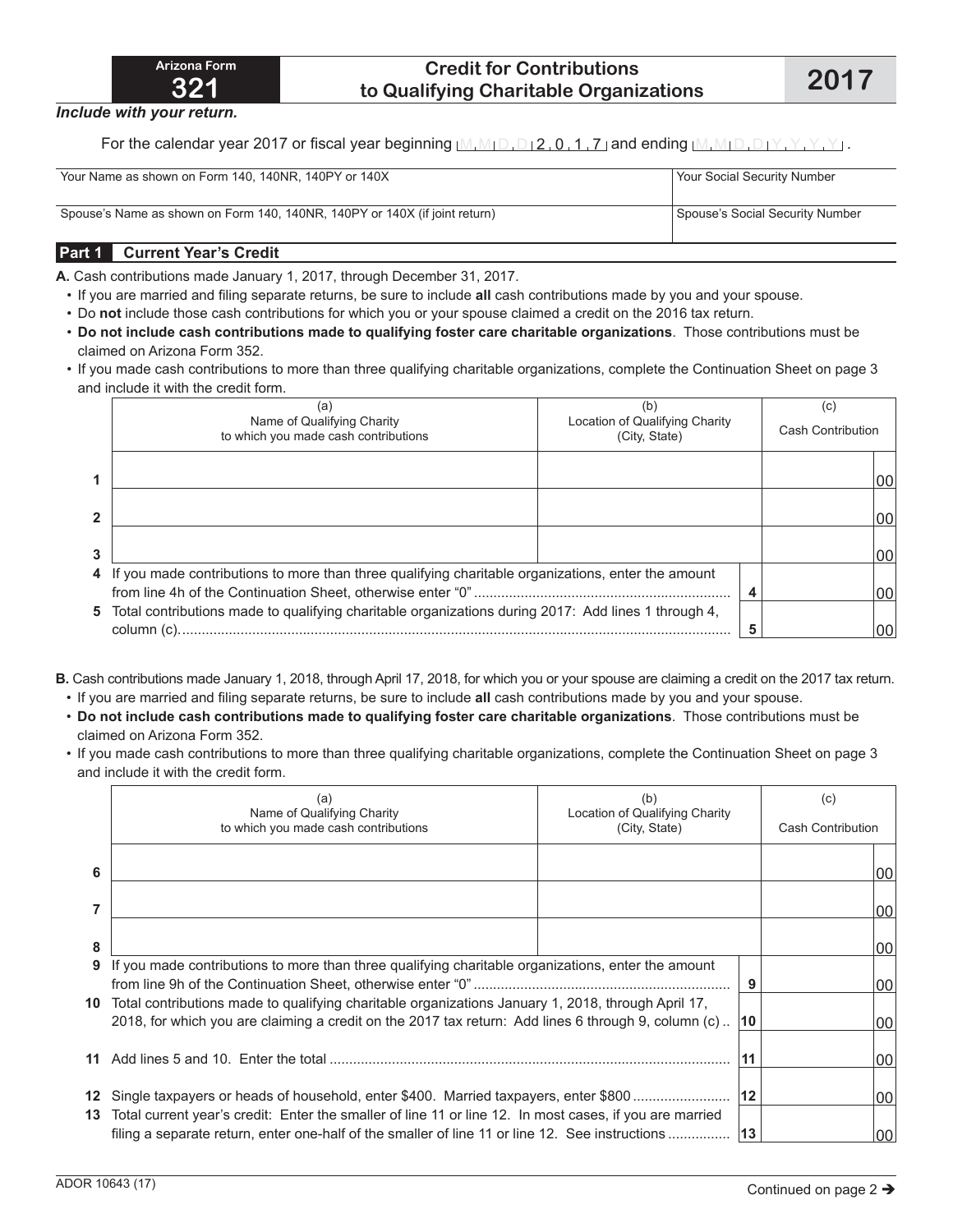|  |  | Your Name (as shown on page 1) |
|--|--|--------------------------------|
|--|--|--------------------------------|

# **Part 2 Available Credit Carryover**

|    | (a)<br>Taxable Year                       | (b)<br><b>Original Credit Amount</b>                              | (c)<br><b>Amount Previously Used</b> |        | (d)<br>Available Carryover:             |    |
|----|-------------------------------------------|-------------------------------------------------------------------|--------------------------------------|--------|-----------------------------------------|----|
|    | from which you are<br>carrying the credit |                                                                   |                                      |        | Subtract column (c) from<br>column (b). |    |
| 14 | 2012                                      | 00                                                                |                                      | 00     |                                         | 00 |
| 15 | 2013                                      | 00                                                                |                                      | $00\,$ |                                         | 00 |
| 16 | 2014                                      | 00                                                                |                                      | 00     |                                         | 00 |
| 17 | 2015                                      | 00                                                                |                                      | 00     |                                         | 00 |
| 18 | 2016                                      | 00                                                                |                                      | 00     |                                         | 00 |
|    |                                           | 19 Total Available Carryover: Add lines 14 through 18, column (d) |                                      |        |                                         | 00 |

## **Part 3 Total Available Credit**

| 20 Current year's credit: Enter the amount from Part 1, line 13. |    |    |
|------------------------------------------------------------------|----|----|
|                                                                  | 20 | 00 |
| 21 Available credit carryover from Part 2, line 19, column (d).  |    |    |
|                                                                  |    | 00 |
| 22 Total Available Credit: Add line 20 and line 21.              |    |    |
|                                                                  |    | 00 |